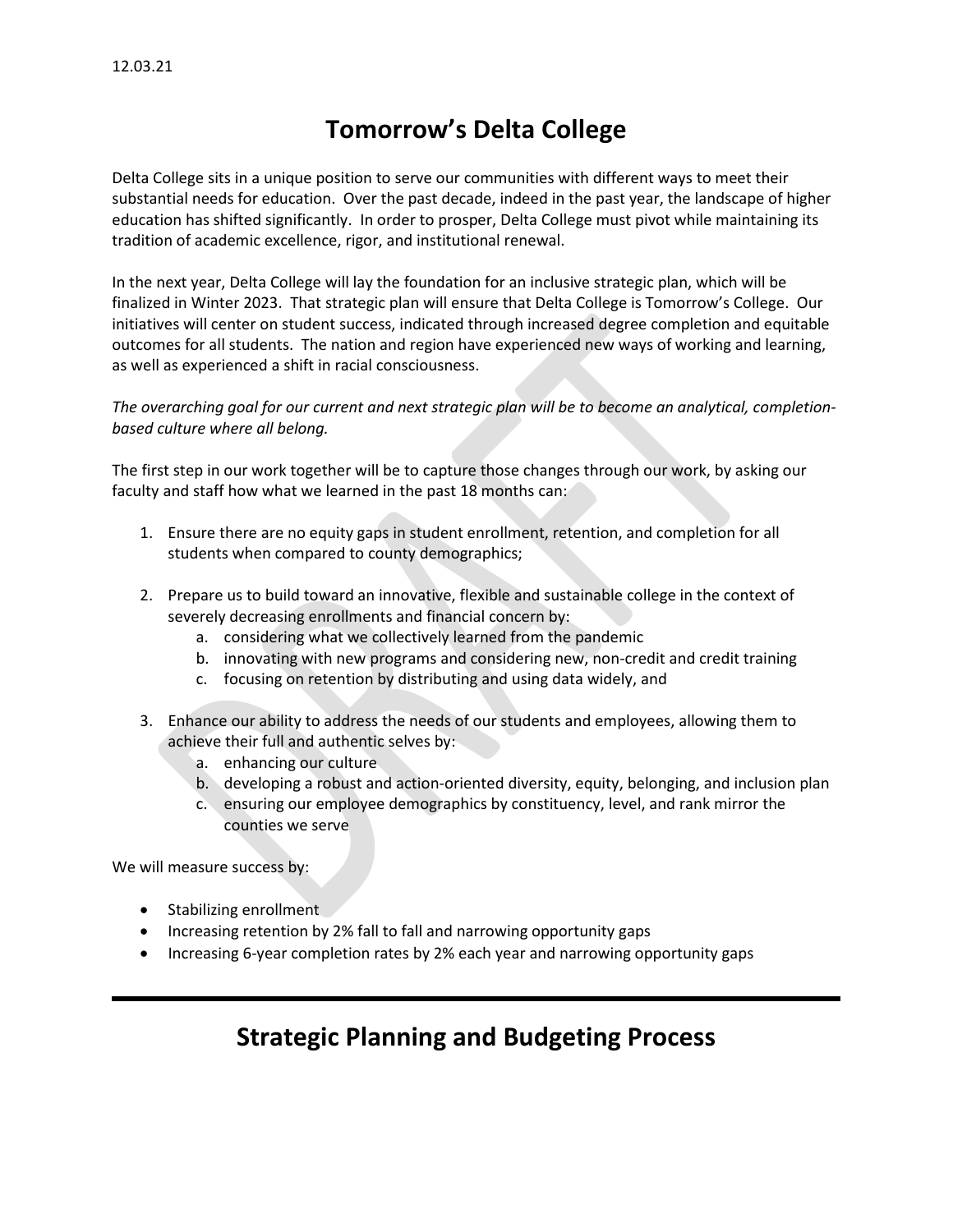The goals outlined above will affect the current Strategic Plan in a number of ways. They reframe some of the Action Projects that have been defined in our current Strategic Plan. But below are additional elements for our exploration and refinement.

We will do this by aligning the work of planning, budgeting, and implementation at an institutional level and in offices. Below are two graphics. Graphic 1 shows how we will align our budget and strategic planning process via the next strategic plan. Graphic #2 indicates how institutional goals will align with office and personal annual goals.

| Graphic #1 |  |  |
|------------|--|--|
|------------|--|--|

| <b>Mission/Vision/Values</b><br><b>Strategic Planning and Budgeting Process</b> |                                                                 |                                                                                                                                     |  |
|---------------------------------------------------------------------------------|-----------------------------------------------------------------|-------------------------------------------------------------------------------------------------------------------------------------|--|
| AY: 2021 (FY 22)                                                                | AY: 2022 (FY 23)                                                | AY 23: Close out current plan and<br>Winter 2022 BOT Approval so that FY<br>24 budget can be created with this in<br>mind: Example: |  |
| Implementation of Strategic<br>Plan; scanning for new strategic<br>plan         | Implementation<br>continued; Scanning for<br>new strategic plan | Conclusion of current plan & approval<br>of strategic plan by January so goals for<br>July 1 can be written                         |  |

Performance Measures: The strategic plan for Academic Years 2021, 2022 and then 2023, will be integrated into departmental and individual goals, as indicated below.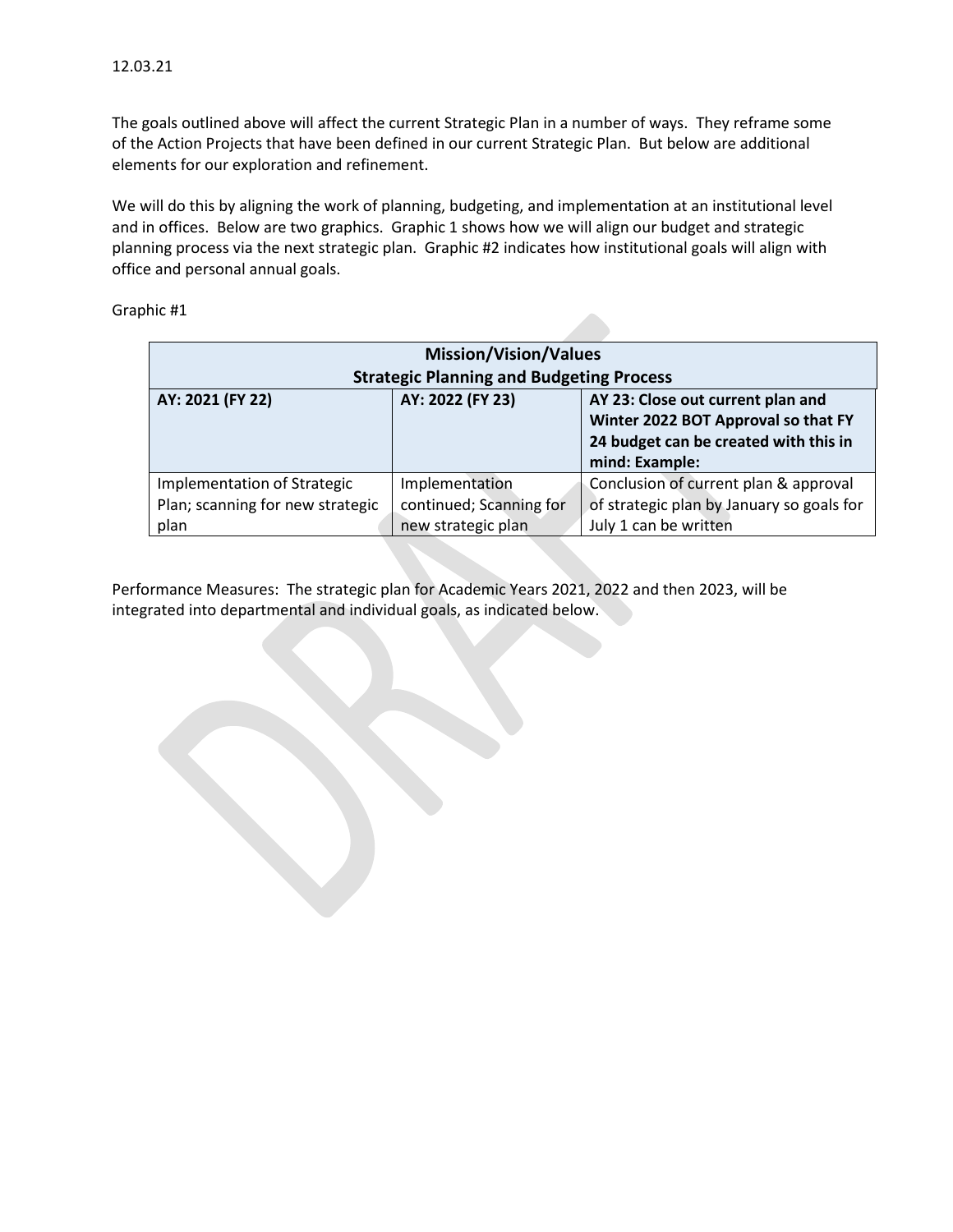Graphic #2

**Strategic Plan/ President's goals drive initiatives and IAP** 

**VP goals for strategic plan are cross-divisional and are IAPS** 

**Unit goals are developed in alignment VP goals and are a piece of the cross-divisional IAPS**

**Unit goals not associated with cross-divisional IAPS will be written to strategic plan Initiatives**

# **2021-2022 Strategic Plan**

## **What we are doing right now for full implementation this year**

M1: Develop a timeline and process for a new strategic plan in 2023 that includes:

- 1. Revision of mission, vision, and values to focus on completion and equity
- 2. Develop data visualizations connected to completion and equity relevant to offices throughout campus

M.3: Increase enrollment, retention, completion in equitable fashion by:

a. *Create* a cross-divisional enrollment and retention *plan* to increase success rates of students with no opportunity gaps in our top 20- course and 10 programs by  $1/1/22$  for goals to be written for all employees for FY 23, and inclusion in new Strategic Plan)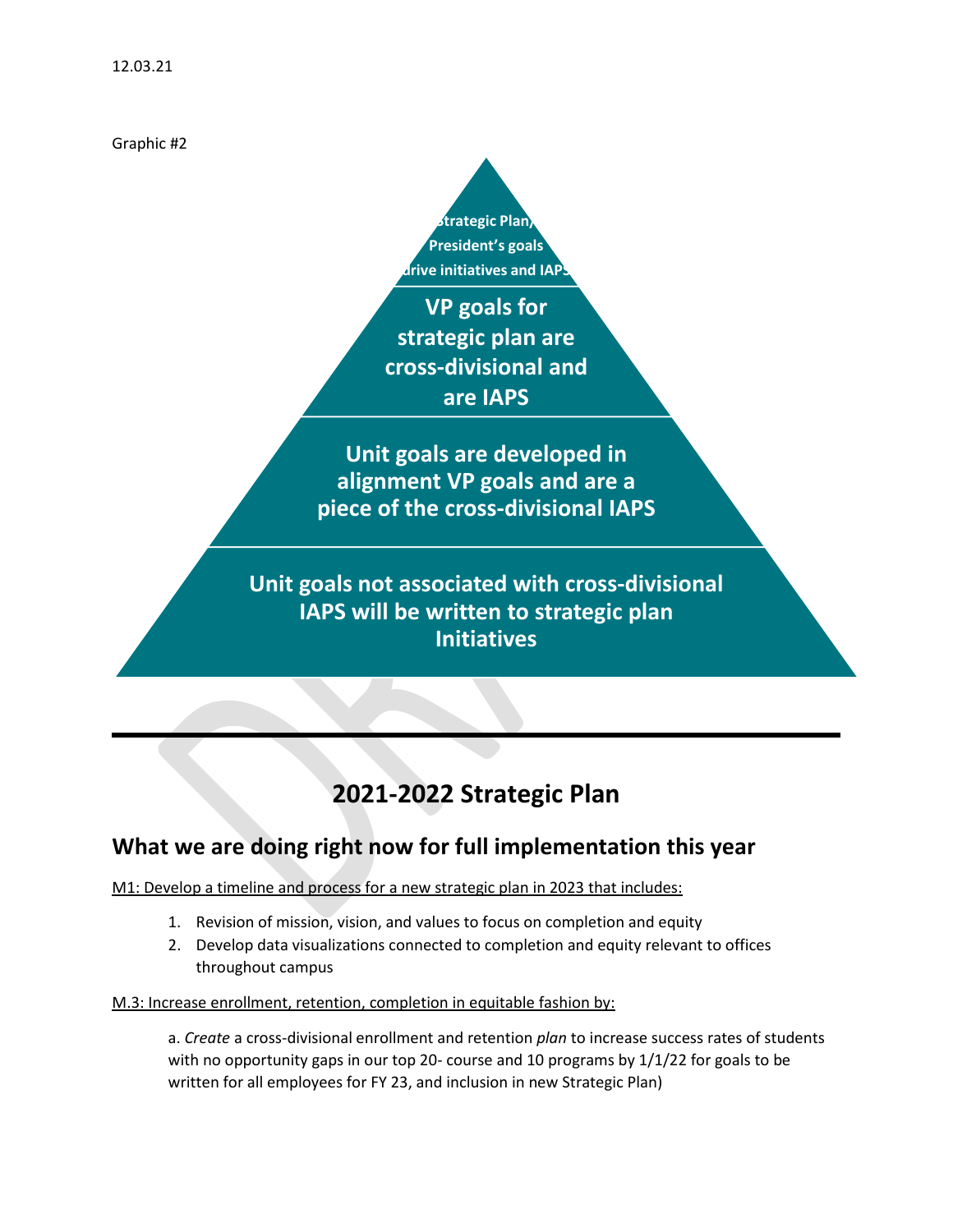b. using program review and assessment to assist in planning for the future (HLC)

c. Review of each center to ensure it has the courses, philosophy, and space-related needs to achieve its mission

#### M.4: Lay the foundation for launch of Delta Online in 2023 by ensuring

- a. Top 10 programs and 20 courses are be offered in 3 modalities by AY 2022 through the schedule
- b. Purchase necessary equipment and professional development for faculty and staff to be excellent in an online environment
- c. Position Delta Pathways pathway completion as a cross-divisional initiative to increase retention, completion, and equity

4.1 Strengthen collaborative relationships and an inclusive environment with the Board, Admin, Faculty and Staff to develop additional avenues to increase teamwork

a. Engage college stakeholders in a process for non-work-rules decision-making to focus on equity and completion (HLC)

b. Review policies, procedures and norms with data to see if there are inequities

c. Establish expectations that next year's goal-writing for all employees will include DEIB

d. Create a report on workforce (staff and faculty) disaggregated by race, gender, Veterans

e. Analyze hiring and promotion process for ensuring those with commitment to equity are hired to influence planning for equity

f. Develop an administrative structure for DEIB

### **2021-23 Strategic Plan**

## **What we are planning right now for partial implementation this year and scaled implementation next year (requires goals for employees to be written next year)**

### Create a new strategic plan for 2023 that includes:

- a. Revision of mission, vision, and values to focus on completion and equity
- b. Streamline the interest to registration process with flexibility for non-credit
- c. Position Delta College as the region's academically excellent college via out-of-class offerings and marketing
- d. Creation of a data-driven, fiscally-proactive approach to accomplishing our goals for students (plan due by 9/1/22 for implementation in strategic plan)
- e. Soft launch of Delta online:
	- I. Implement quality control in programming
	- II. When appropriate launch marketing of Delta online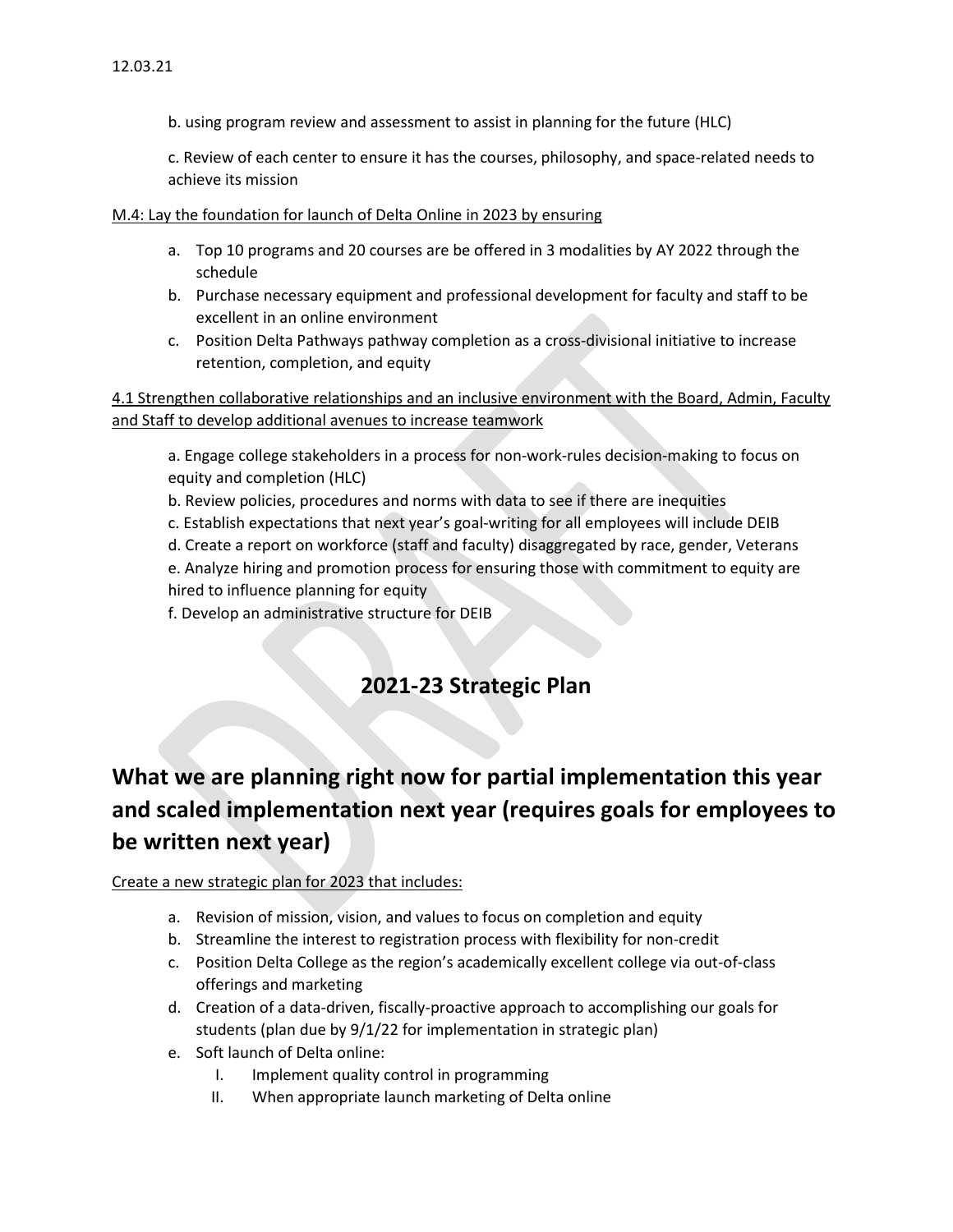#### 12.03.21

#### Increase enrollment, retention, completion in equitable fashion:

- a. *Implement* a cross-divisional enrollment and retention plan to increase success rates of students with no opportunity gaps in our top 20- course and 10 programs (plan due by 1/1/22 for goals to be written for all employees for FY 23, and inclusion in new Strategic Plan)
	- I. Implement a cross-divisional plan to increase retention of students that are currently overlooked in admin structure: e.g. General Students and Nursing students who do not make it into the program
- b. Ensure each center has the courses, philosophy, and space-related needs to achieve its mission
- c. Reposition non-credit offerings to be open enrollment and completion-centered toward livable wage
- d. Create a data-driven, centralized scheduling process to ensure access to completion

Strengthen collaborative relationships and an inclusive environment with the Board, Admin, Faculty and Staff to develop additional avenues to increase teamwork

- a. Remove all obstacles toward equity in policies, procedures, and norms
- b. Develop a facilities plan to draw attention to DEI at each location
- c. Develop leadership training one DEIB and EI to begin 7/1
- d. Develop Recruitment to retention plan from HR for all employees, specifically those of color

### **2021-Forward**

### **What we are planning for out years, but may include some purchasing of 'stuff' this year through Federal Relief dollars.**

- Streamline the interest to registration process with flexibility for non-credit
	- o Academic and SES support of pathways credit to non-credit, Prior Learning Assessment, Competency-Based Education
- Launch of Delta Online
- Explore creation of a bachelor's degree
- Explore the viability of a Middle College of Excellence perhaps at Saginaw
- Find one program that can lead to accelerated completion online or f2f
- Create one articulation to a BA online in accelerated fashion